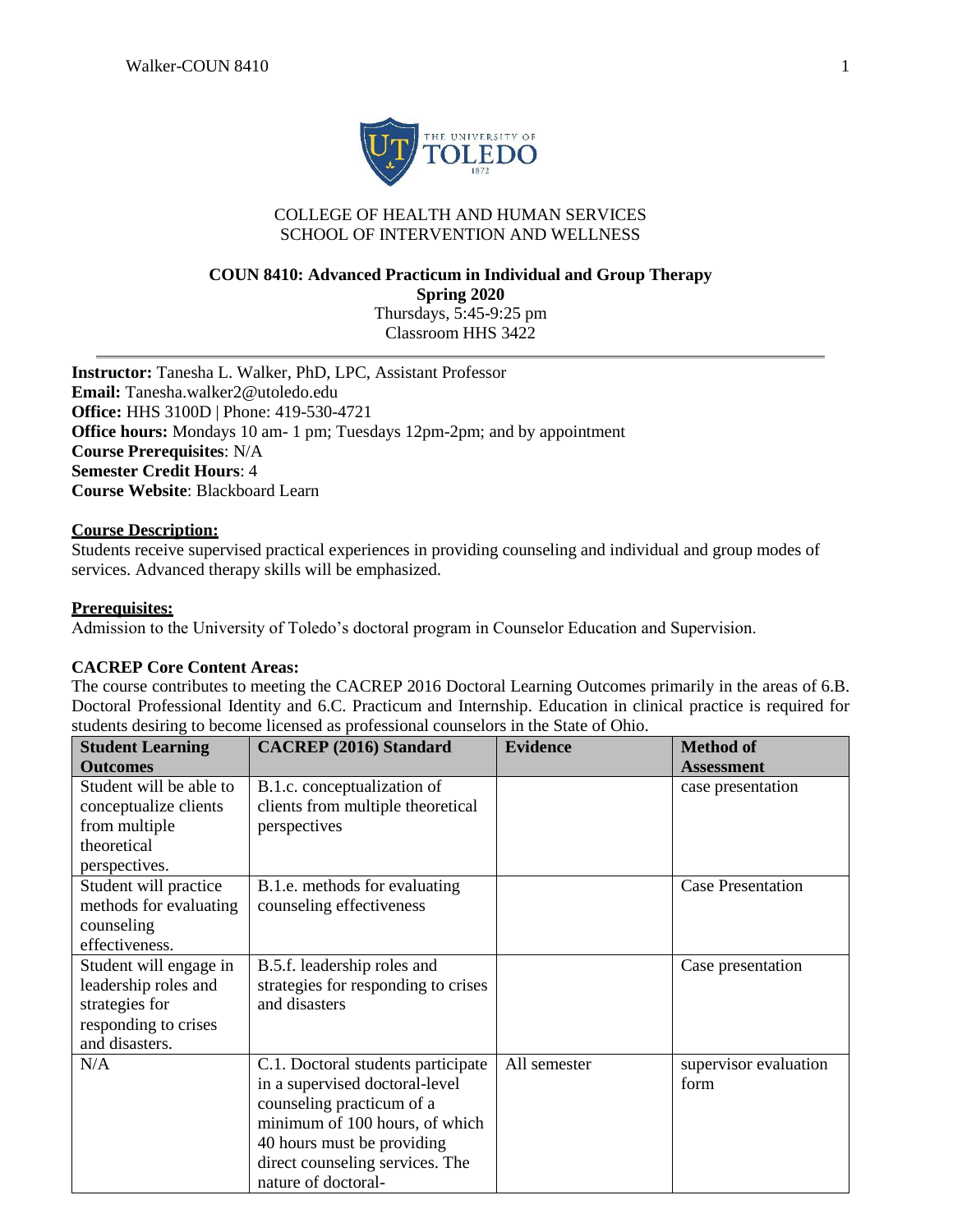|     | level practicum experience is to<br>be determined in consultation<br>with counselor<br>education program faculty and/or<br>a doctoral committee.                                                                                                                                                                                                |                                                  |                                  |
|-----|-------------------------------------------------------------------------------------------------------------------------------------------------------------------------------------------------------------------------------------------------------------------------------------------------------------------------------------------------|--------------------------------------------------|----------------------------------|
| N/A | C.2. During the doctoral<br>student's practicum, supervision<br>is provided by a counselor<br>education program faculty<br>member or an individual with a<br>graduate degree (preferably<br>doctoral) in counseling or a<br>related mental health profession<br>with specialized expertise to<br>advance the student's knowledge<br>and skills. | All semester                                     | supervisor<br>qualification form |
| N/A | C.3. Individuals serving<br>as practicum supervisors have $(1)$<br>relevant certifications and/or<br>licenses, (2) knowledge of the<br>program's expectations,<br>requirements,<br>and evaluation procedures for<br>students, and (3) relevant training<br>in counseling supervision.                                                           | Turned in at the<br>beginning of the<br>semester | supervisor<br>qualification form |
| N/A | C.4. Doctoral students participate<br>in an average of one hour per<br>week of individual and/or triadic<br>supervision throughout<br>the practicum. When<br>individual/triadic supervision is<br>provided by the counselor<br>education program<br>faculty, practicum courses should<br>not exceed a 1:6 faculty: student<br>ratio.            | All semester                                     | Supervision hours log            |
| N/A | C.5. Group supervision is<br>provided on a regular<br>schedule with other students<br>throughout the practicum and<br>must be performed by<br>a counselor education program<br>faculty member. Group<br>supervision of practicum students<br>should not exceed a 1:12<br>faculty: student ratio.                                                | Class time; all<br>semester                      | Supervision hours log            |
| N/A | C.6. Doctoral students are<br>covered by individual<br>professional counseling liability<br>insurance policies while enrolled<br>in practicum.                                                                                                                                                                                                  | Turned in at the<br>beginning of the<br>semester | Liability Insurance              |

## **Course Format:**

Practicum will meet as a class every week. Group supervision will occur during class meetings and individual supervision will be required outside of class time. Class time will be divided between case presentations, ethics discussions, and role plays reviewing counseling techniques. Each student will have the opportunity to provide an overview of their current cases and raise questions for discussion. Additionally, this course will be enhanced via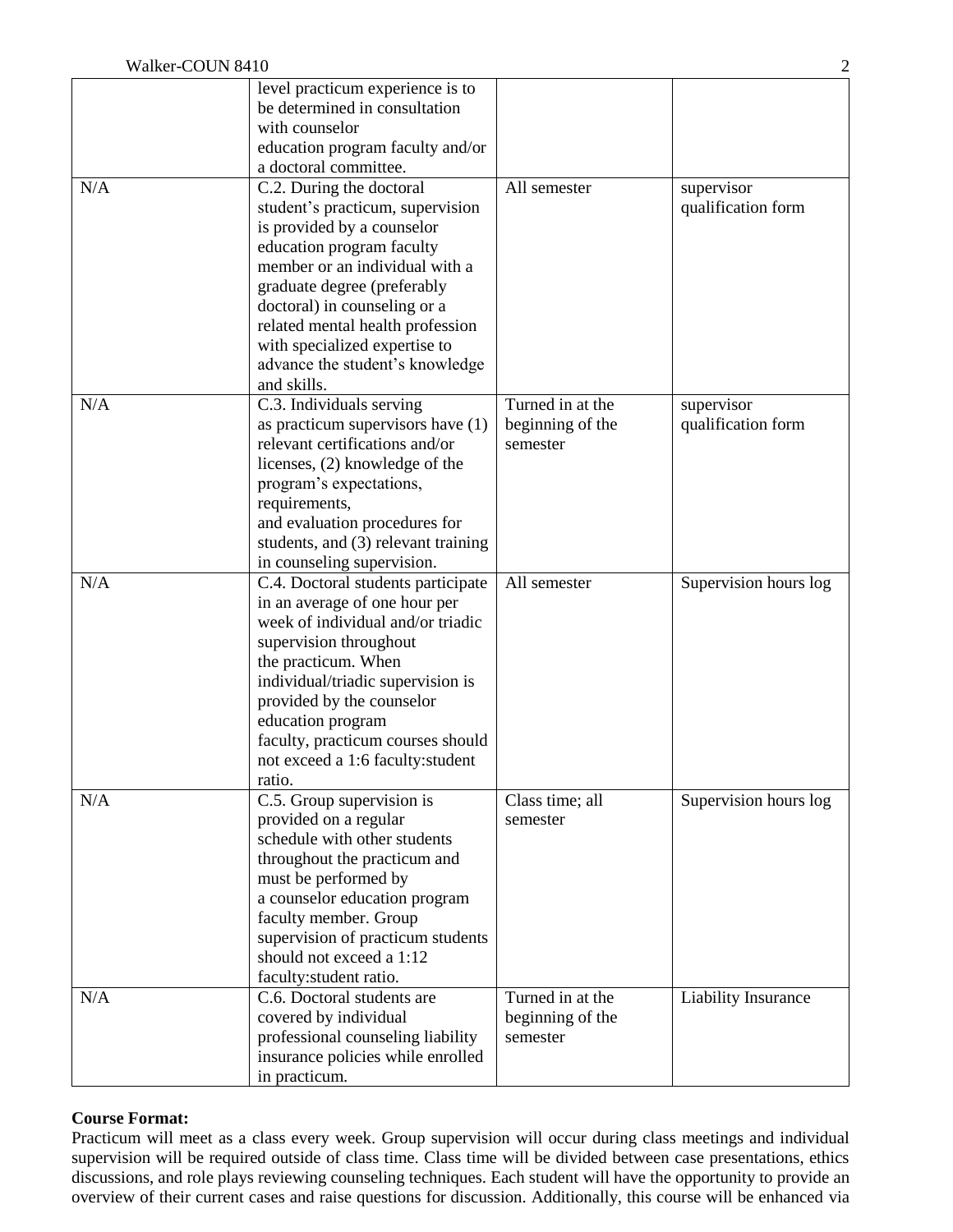the Blackboard online system; lecture notes, handouts, video/audio clips, etc will be posted online. **NOTE: A developmental progression is expected, and growth should be visible across the course of the semester in each of the Student Learning Objectives listedin the above table.**

# **Practicum Assignments:**

Final grades of Satisfactory (S) or Unsatisfactory (U), in the practicum are based primarily on demonstration of appropriate counseling skills, case management/presentation, and ethical practice with clients relevant to Student Requirements/2009 CACREP Standards. Additionally, attendance, participation in class, individual supervision, and completion of all course assignments listed below will be factored into the final grade.

- 1. **Attendance/Participation:** You must interact and actively engage in role-plays, journal article discussions, ethics and legal dilemmas, and other assigned course assessment techniques (CAT's) relevant to practicum. You must be present. Participation is a pass/fail grade; **a combination of arriving late and/or leaving class early, or missing class on beyond two occurrences will result in the student receiving an Unsatisfactory (U) grade for this course. Additionally, notable attendance issues at the student's site will result in a U.** It is the discretion of the instructor, if given ample notification, to approve additional excused absences.
- 2. **Case Study Presentations:** Students are to be prepared to provide case presentations on two different practicum clients of your choice weekly throughout the semester. The client's identifying information should be appropriately concealed; no written documentation is to be brought to class. However, students are required to bring forth a case presentation document for the class to follow. More information will be provided in class on case conceptualization format.
- 3. **Evaluations of Performance:** Students must turn in a Midterm AND Final Performance Evaluation form. This evaluation is completed by the site supervisor. In addition, students must obtain at least a G (Good) in all areas on the final Performance Evaluation. This evaluation is administered by your clinical site supervisor.
- 4. **Student Evaluation of Supervision**: Students must complete the Student Evaluation of Supervision form.

A site supervisor must be a Licensed Professional Clinical Counselor with Supervisor Endorsement (LPCC-S).**Failure to complete the minimum 100 hours total, 40 hours of direct individual hours, evaluations, and/or any required paperwork will result in a failing/unsatisfactory grade. Students will not cease clinical work at 40/100 hours; must continue at the site throughout the full semester.**

Each practicum student will participate in at least one hour of individual or group site supervision and a minimum average of 1½ hours of university/in class group supervision each week. (2016 CACREP standard 6.C.4) at the conclusion of which the student shall receive formal performance evaluations. **Failure to engage in appropriate clinical supervision and/or being unprepared for supervision more than one time will result in a U grade and/or removal from the course**. *A minimum of 12 hours of supervision must be documented on a specific form*. **Additional supervision may be required at the discretion of the site supervisor or instructor of this course.**

Each practicum student will participate in in-class discussions, case consultation, case presentations/evaluations, course assessment techniques (CAT's), and additional supervisory experiences as directed by the instructor.

Each practicum student will observe ethical standards in working with clients and when discussing cases in class. It is particularly important that cases not be discussed outside of class. Whenever there is any question as to the safety or welfare of the client or when the client presents potential danger to others, the instructor must be notified and the counselor should take sufficient action to protect the client and others.

Each practicum student will respect confidentiality. Let your client know that you may be discussing his or her case outside of the time you have together. These discussions will occur with your site supervisor and, anonymously, with university faculty and co-students. Be sure to respect confidentiality outside the session. Do not discuss clients in public or outside of practicum class.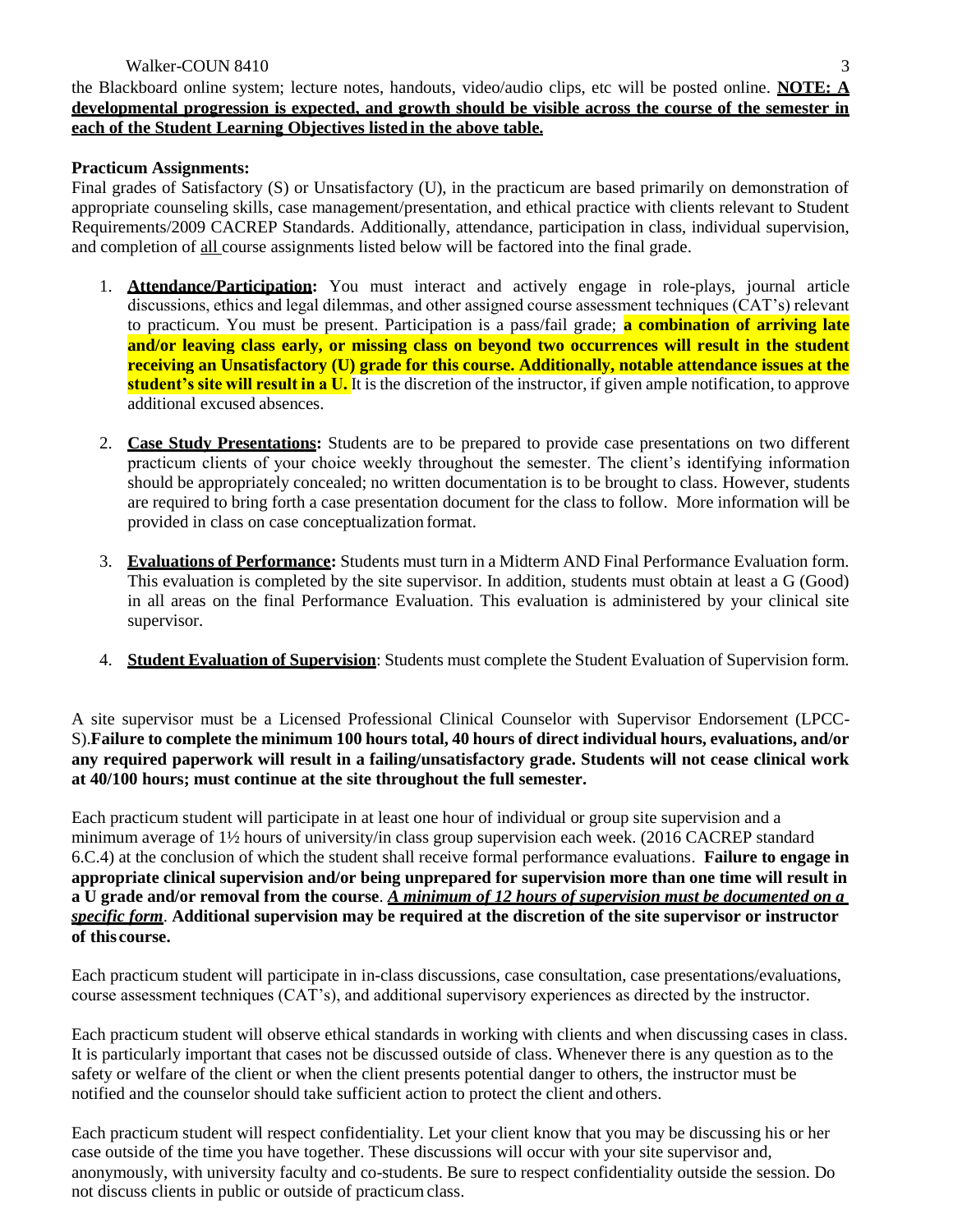## **DO NOT see clients outside of the clinic. Failure to comply with this requirement may result in removal from the practicum and possible termination from the program.**

Each practicum student will always obtain permission from the appropriate persons for conducting counseling sessions.

Students will be given the opportunity to formally evaluate their supervisors and learning experiences at the end of the practicum experience.

Students are required to be covered by professional liability insurance (2016 CACREP standard 6.C.6). ACA and ASCA are two sources for professional liability insurance.

Appropriate practicum forms must be completed prior to starting this course. If not, note that you will not be eligible for this semester. All forms are listed in the Practicum manual located on the department website: [https://www.utoledo.edu/hhs/counselor-](http://utoledo.edu/hshs/cesp/)

[education/pdfs/Doctoral%20Advanced%20Practicum%20Manual\\_FINAL%201.22.19.pdf.](https://www.utoledo.edu/hhs/counselor-education/pdfs/Doctoral%20Advanced%20Practicum%20Manual_FINAL%201.22.19.pdf) **If you have questions, ask your instructor!!**

Incompletes: Grades of PR or I shall be given at the instructor's discretion. It is **expected** that all students will complete course requirements prior to the end of the semester.

**The counseling program expects students to adhere to the highest standards for professional comportment at all times throughout their enrollment in this program. To this end, those associated with the counseling program must display professional maturity, competence in their scope of practice, and personal and ethical integrity in every facet of the clinical and educationalsetting.**

**Students are required to practice diligence and discretion in client-counselor relationships as well as facultystudent relationships. Some attitudinal or behavioral patterns that may elicit concerns as to the student's ability to continue in the counseling program may include, but are not limited to, breaching client confidentiality, becoming sexually involved with a client, performing clinical skills outside of one's scope of ability, academic dishonesty, revealing a lack of concern or compassion in practice, and disobeying or showing disrespect for others (e.g., faculty, professional colleagues, and fellow students).**

## **Required/Recommended Texts:**

Department of Counselor Education, The University of Toledo. (2019). *Advanced Practicum manual.* Toledo. OH: Author. See BB9 for copy.

American Counseling Association (2014). *Code of ethics*. Alexandria, VA: Author. See BB9 for copy.

American Psychiatric Association. (2013). Diagnostic and statistical manual of mental disorders (5<sup>th</sup> ed). Washington, DC: Author.

# **Class Policies**

#### **1. Privacy, Confidentiality, and Professionalism**

It is important to distinguish that this is an educational setting and not a therapeutic counseling setting. Thus, confidentiality is not guaranteed. However, despite these caveats, it is important to strive for privacy, dignity, and respect for both the process and content of the information shared in class. The ability to demonstrate respect of others in this course is an important barometer of how you will relate to co-workers and clients in practice.

# **2. Cheating and Plagiarism**

Any students found cheating on a test or assignment or any students who represent the work of another person as their own on any of the elements of this course will be subject to penalties ranging from a grade of zero (0) on the assignment to an F in the course to expulsion from the University. All students are subject to the University Policy Statement on Academic Dishonesty in the current Catalog and the Department Policy on Plagiarism which is posted on the Department website. Review your Student Handbook for further details as well.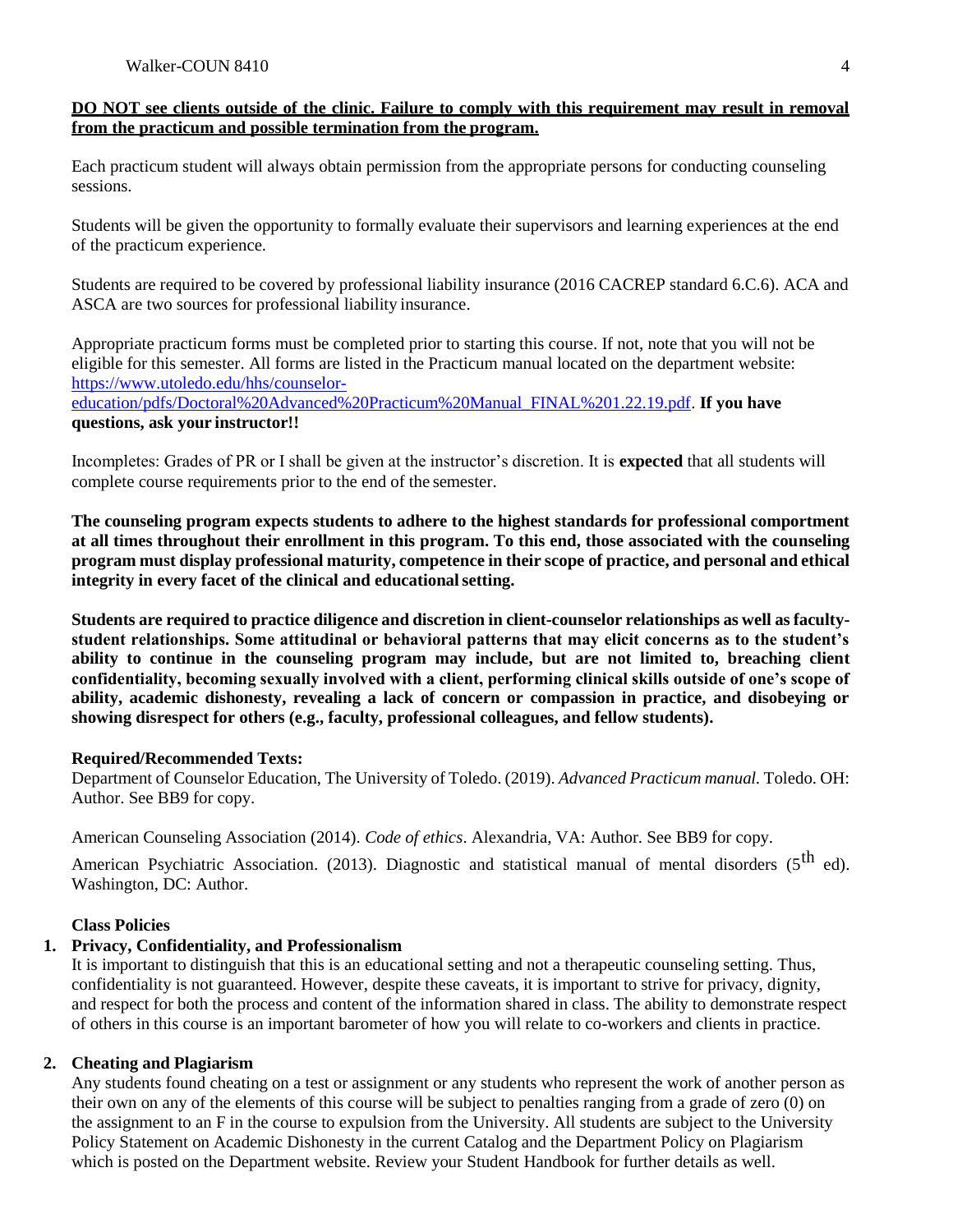#### Walker-COUN 8410 5

Academic dishonesty will not be tolerated. Activities inconsistent with these aims will not be permitted. Students are responsible for knowing what constitutes academic dishonesty. If students are uncertain about what constitutes plagiarism or cheating they should consult with the instructor.

#### **3. Electronic Devices**

Alerts from cell phones, tablets, computers, or other electronic devices are disruptive to the learning environment. Students are required to silence these devices during class. However, if you are in the midst of an emergency situation and must be reachable, silence the device, sit near the door, leave the room with the minimum possible disturbance before answering the emergency call, and return to class promptly. Please notify the instructor of the emergency before class.

Use of these devices for purposes such as web surfing, texting, and social media is strictly prohibited during class. Students violating this policy may be asked to leave the class and/or may be withdrawn from the course. The ability to return to class will be determined by conference between the student and the instructor. Recording of classes may be considered only with instructor permission.

#### **4. Communication Policy**

Students are expected to login and regularly check their UT student email accounts on a regular basis for information about this course. Failure to do so may affect your grade in this course. All email communications about this class should be sent to and from official UT email addresses. Communications from personal email accounts may be blocked by UT spam filters.

#### **5. Policy on Late or Unfinished Assignments**

All assignments are due on the date indicated on the class syllabus. Late assignments are subject to a grade penalty. A grade of PR will not be awarded except under extraordinary circumstances such as prolonged illness. If such circumstances arise, it is the student's responsibility to notify the instructor immediately and keep the instructor aware of the situation. A grade of I or "incomplete" is also awarded sparingly, and at the instructor's discretion following a written request from a student along with a written explanation of special circumstances that warrant an "Incomplete." If a grade of "Incomplete" is awarded, the late assignments must be received by the end of the last week of classes of the next semester (not finals week) of the academic year or the "Incomplete" will automatically change to F. No assignments will be accepted after this date.

## **6. Disruptive Student Conduct**

Disruptive student behavior is student behavior in a classroom or other learning environment (to include both on and off-campus locations), which disrupts the educational process. Disruptive class behavior for this purpose is defined by the instructor and graduate assistants. Such behavior includes, but is not limited to, verbal, physical, or sexual threats/abuse, repeated obscenities, unreasonable interferences with class discussion, and persisting in disruptive personal interactions with other class members, the instructor, teaching assistants or other individuals involved with this course. For purposes of this policy, it may also be considered disruptive behavior for a student to exhibit threatening, intimidating, or other inappropriate behavior toward the instructor, graduate assistants, or classmates outside of class.

#### **7. ADA Compliance and Ability Policy**

The University of Toledo is committed to providing equal access to education for all students. If you have a documented disability or if you believe you have a disability and want to find out about requesting academic accommodations/adjustments in this course please contact Student Disability Services via the following means: Rocket Hall 1820; 419.530.4981; studentdisabilitysvcs@utoledo.edu

The University of Toledo provides educational opportunities to people with disabilities and complying with the ADA, Section 503 and Section 504 of the Rehabilitation Act of 1973 ("the Rehabilitation Act") and other applicable federal and state laws and regulations that prohibit discrimination on the basis of disability. UT Policy Number 3364-50-03.

#### **8. Statement of Diversity and Inclusion**

In concert with the University of Toledo's values and expectations, the students, faculty and staff within the College of Health and Human Services uphold the tenets pledged by the University to respect and value personal uniqueness and differences. Specifically, we will actively participate in the initiatives of the University to attract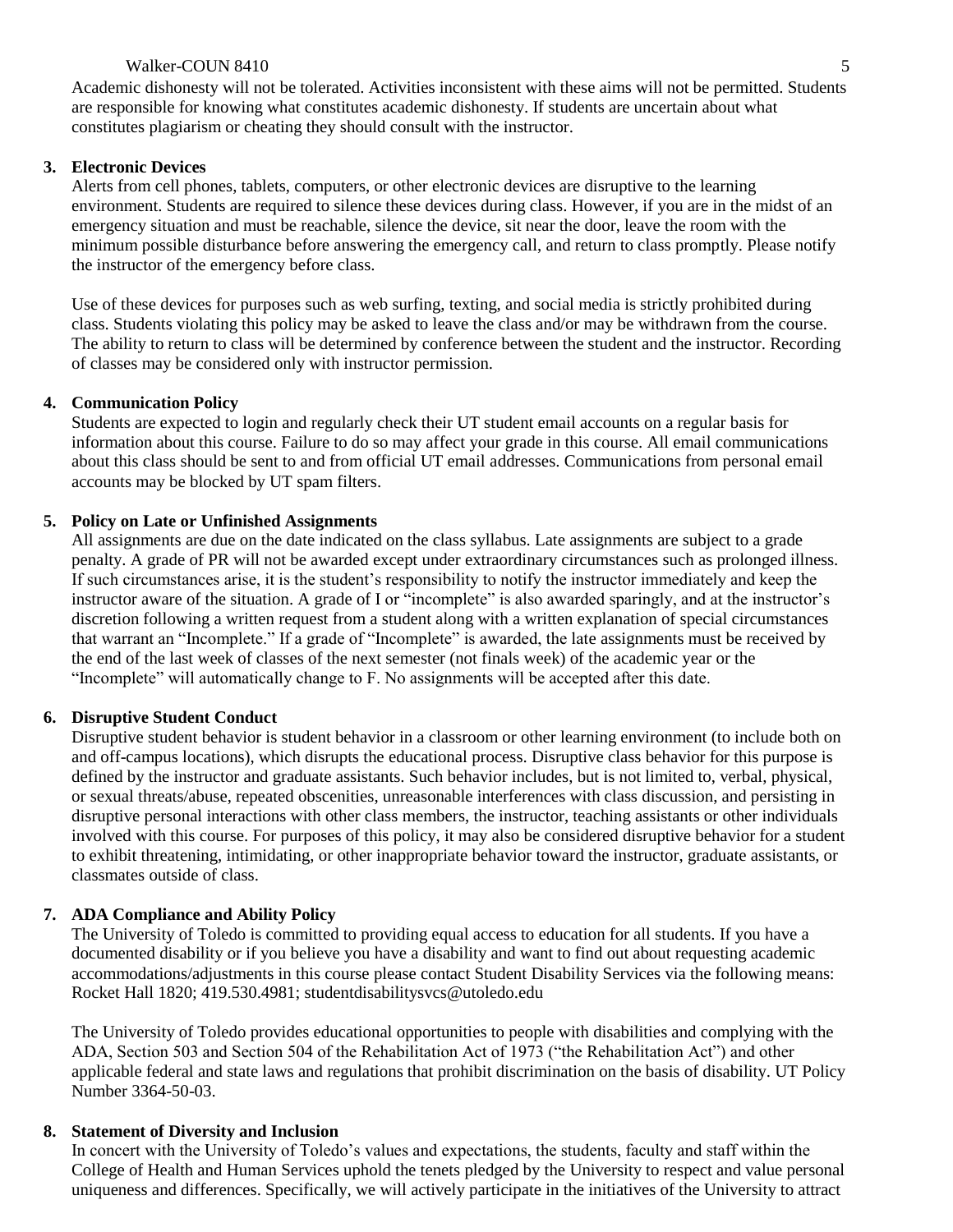#### Walker-COUN 8410 6

and retain diverse students, faculty and staff; to challenge stereotypes; and to promote sensitivity toward diversity and foster an environment of inclusion in all curricular and extra-curricular activities. Hence, all students enrolled in this course will be expected to:

- Be considerate of the thoughts and ideas of others
- Demonstrate accountability, integrity and honor in all course-related activities
- Promote a collaborative and supportive educational environment
- Treat every individual with kindness, dignity, and respect regardless of:
	- o Gender
	- o Race / Ethnicity
	- o Religion
	- o Sexual Orientation
	- o Gender Identity, Gender Expression
	- $\circ$  Impairment(s) / Disability(ies)
	- o Political Views
	- o Social Class / Socioeconomic Status
	- o Linguistic Diversity
	- o Nationality / Country of Origin
	- o Other Element(s) of Uniqueness

You can visit the University of Toledo's web-page on diversity and inclusion at [http://www.utoledo.edu/diversity/.](http://www.utoledo.edu/diversity/)

# **9. Non-discrimination Policy**

The University of Toledo is committed to a policy of equal opportunity in education, employment, membership and contracts, and no differentiation will be made based on race, color, religion, sex, age, national origin, sexual orientation, veteran status or the presence of a disability. The University will take affirmative action as required by federal or state law. Anyone who feels they may have been discriminated against or harassed can file a complaint by contacting: The Office of Institutional Diversity 419.530.2508 Individuals can also file a complaint anonymously via EthicsPoint Inc. by calling: 888.416.1308. More information on this option is online: https://secure.ethicspoint.com/domain/media/en/gui/15496/index.html

#### **10. Cultural / Religious policy**

If you have cultural or religious commitments that may conflict with the requirements of this course, please discuss potential options with the instructor.

#### **11. Weather**

In the event of a major snow or ice storm or other inclement weather, the University will announce class cancellations, delay of classes and changes to administrative office hours through the UT Alert text messaging system, e-mail, the UT home page at utoledo.edu, myUT.utoledo.edu, the UT snow line, 419.530.SNOW (7669), and on local radio and television stations. You can sign up for UT Alert at [http://myUT.utoledo.edu.](http://myut.utoledo.edu/) The University's policy is to remain open whenever possible to minimize interruption of teaching and research. It is also the University's policy that the hospital never closes.

#### **12. Drop / Withdrawal**

Students who drop or withdraw from the course must notify the instructor in writing. Failure to notify the instructor shall result in the student being considered absent without leave from the class and the student shall be considered responsible for all work missed.

#### **13. Student Evaluations**

At the conclusion of the academic term, students will have an opportunity to evaluate the instructor and the course. This is done anonymously and used as a means to improve instruction, course content, and the overall curriculum. Your comments, suggestions, and feedback are taken seriously and contribute significantly to course and program improvement. You are strongly encouraged to complete a course evaluation. agencies to familiarize themselves with requirements and changes.

#### **14. Course Changes**

The course syllabus provides a general plan for the course; deviations may be necessary and will be delivered via your UT student email accounts. The course schedule, requirements, procedures, contents, etc., are subject to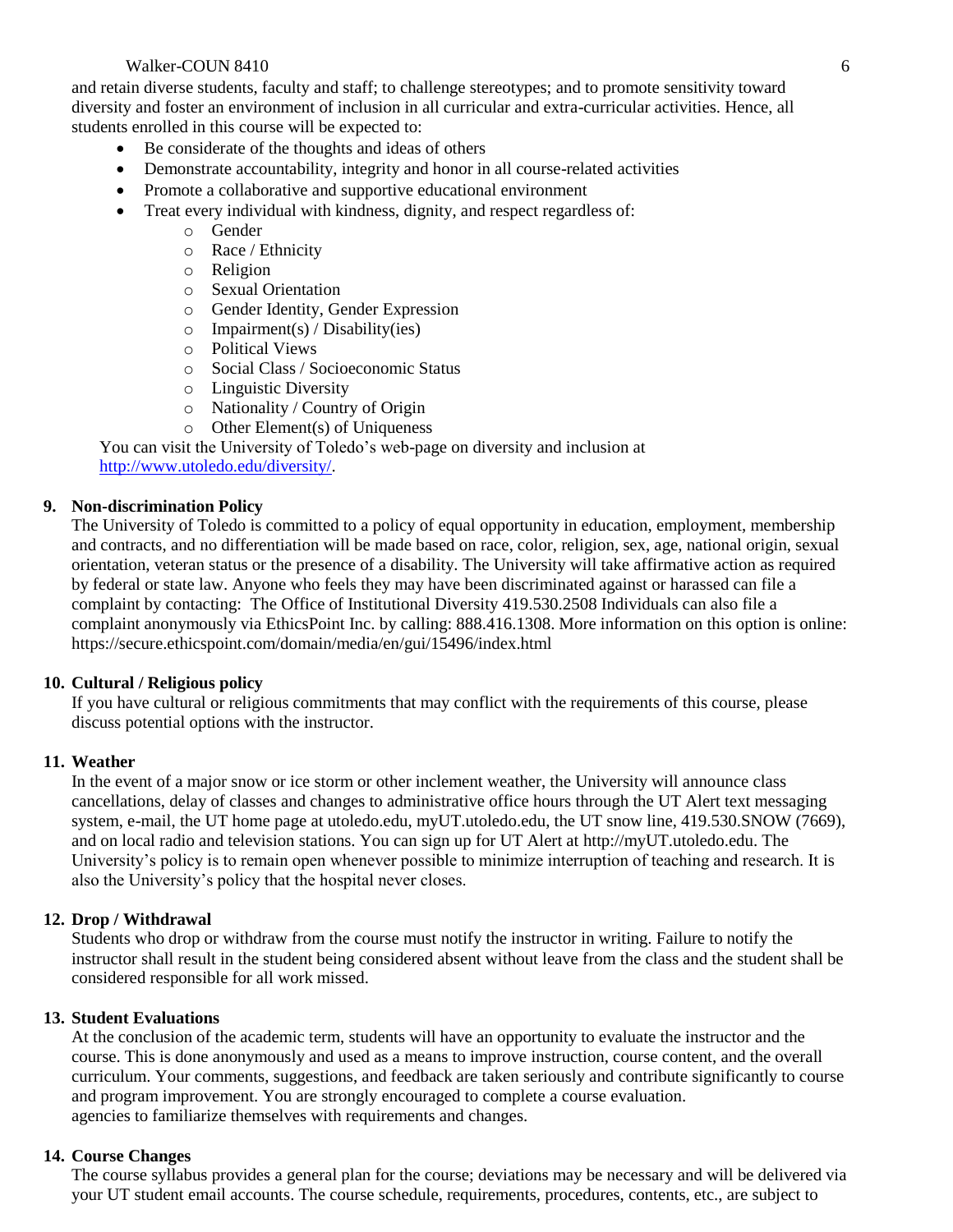#### Walker-COUN 8410 7

change by the instructor once the course is underway.

#### **15. Night Watch (Safety Escort)**

People who feel uncomfortable traveling alone on campus during evening hours can utilize the Escort Service that operates from 7 p.m. to 3 a.m., Sunday to Thursday, and 7 p.m. to 10 p.m., Fridays and Saturdays, when school is in session. To request an escort, students should call 419.530.3024. (On-campus ext. 3024.) An escort will be sent to their location and accompany them to any parking lot or campus building.

#### **16. Emergencies**

If on campus, dial ext. 2600 or 419.530.2600. If off campus, dial 911.